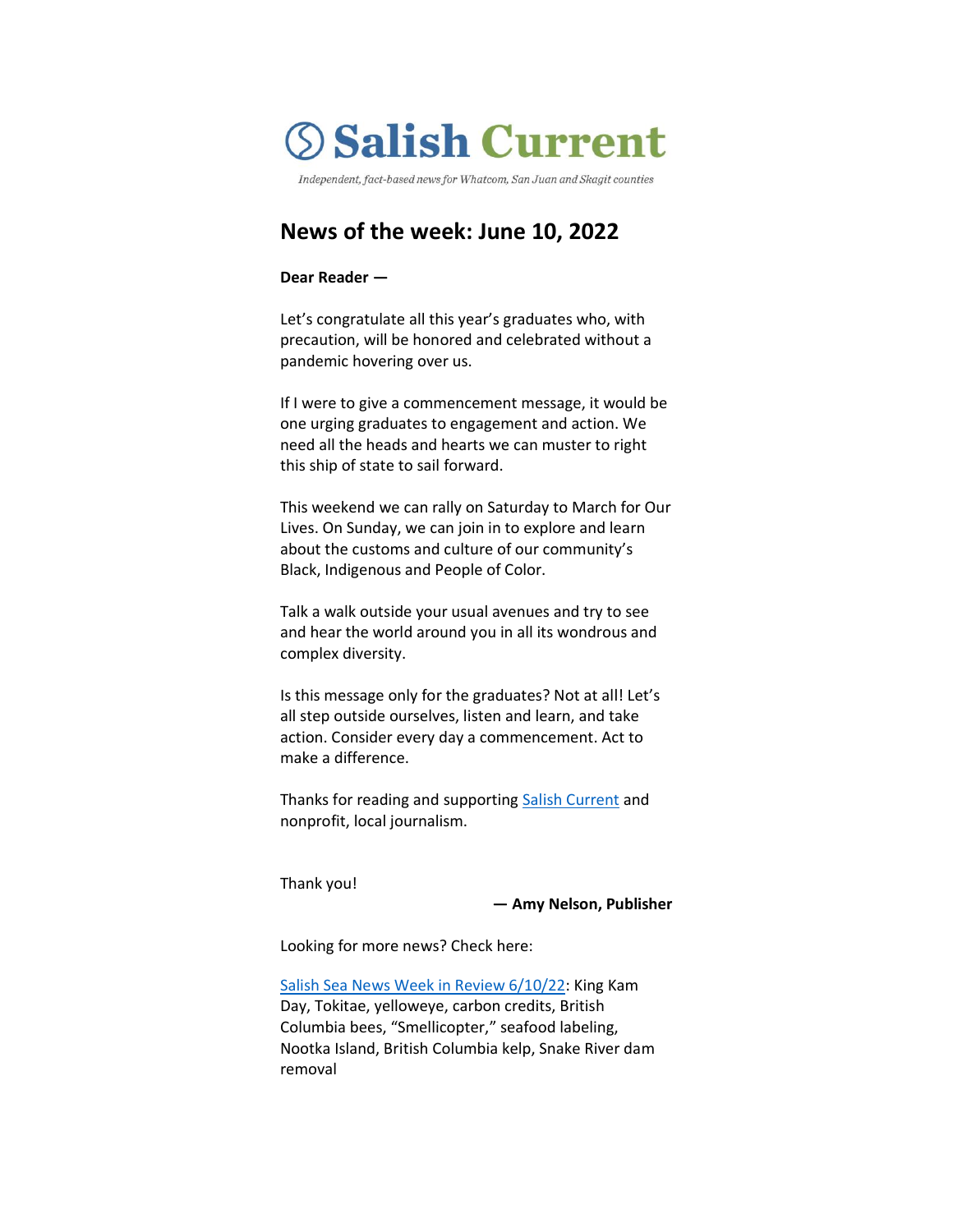# **News from the** *Salish Current*

# **['Not normal' high prices, low](https://salish-current.org/2022/06/10/not-normal-high-prices-low-availability-challenge-car-shoppers/)  [availability challenge car shoppers](https://salish-current.org/2022/06/10/not-normal-high-prices-low-availability-challenge-car-shoppers/)**



*It's not unusual to see empty space on new car lots along Bellingham's Iowa Street these days, as the auto industry deals with the effects of pandemicshutdown factory issues.*

**By Chris O'Neill** — In a semi-

post-pandemic world, the automobile market is among many businesses suffering from factory shutdowns, computer chip shortages and inflation, leaving prices rising and inventory low. [\(Read more.](https://salish-current.org/2022/06/10/not-normal-high-prices-low-availability-challenge-car-shoppers/))

# **[Transformative power of uplifting](https://salish-current.org/2022/06/10/transformative-power-of-uplifting-diversity/)  [diversity is at work in Whatcom](https://salish-current.org/2022/06/10/transformative-power-of-uplifting-diversity/)**



*Contributions across a full range of community life by Black, Indigenous and People of Color will be highlighted in a "Day of Uplifting" presented by the League of Women Voters of Bellingham/ Whatcom County this Sunday.* 

**By Mike Sato** — Positive images of contributions made by BIPOC members of the community are needed to transform negative stereotypes, asserts the lead planner of an event designed to do just that. (Read [more.](https://salish-current.org/2022/06/10/transformative-power-of-uplifting-diversity/))

**Salish Current affirms its commitment to work for truth, justice, equity and healing for all people. #SayTheirNames #BlackLivesMatter #NoJusticeNoPeace**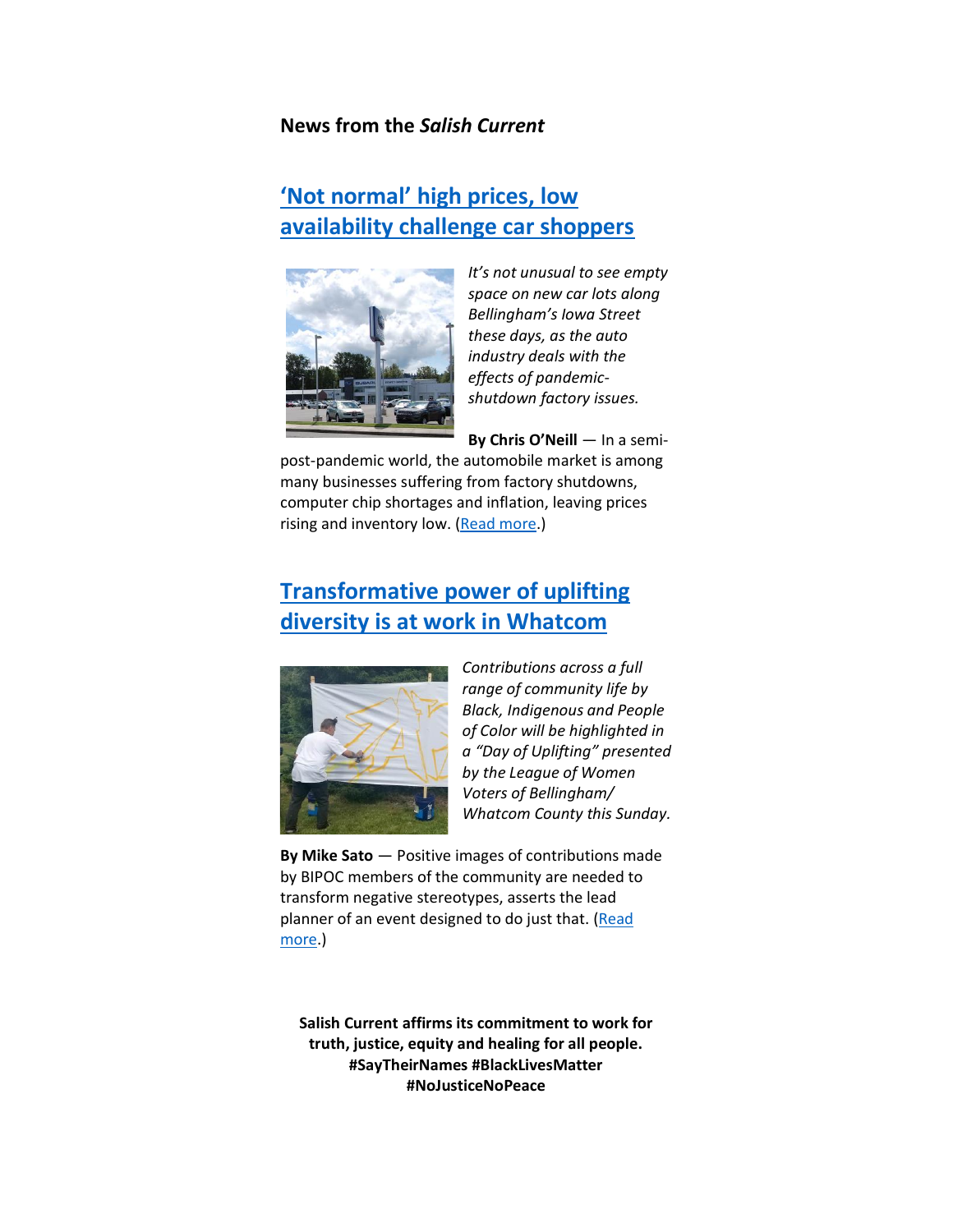# **News from around the region**

# **Health and Safety**

The Washington State Department of Health closed recreational shellfish harvesting for all species of molluscan shellfish in Blaine, Birch Bay and Point Roberts after biotoxins reached unsafe levels in the shellfish on June 9. *[\(The Northern Light\)](https://www.thenorthernlight.com/stories/recreational-shellfish-harvest-closure-in-effect-in-north-county-commercial-remains-safe-to-eat,20264?)*

COVID-19 Community Health Levels:

• [Whatcom County Community Level Health Risk:](https://covidactnow.org/us/washington-wa/county/whatcom_county/?s=32682088) Medium

• [San Juan County Community Level Health Risk:](https://covidactnow.org/us/washington-wa/county/san_juan_county/?s=32682088) Medium

• [Skagit County Community Level Health Risk:](https://covidactnow.org/us/washington-wa/county/skagit_county/?s=32682088) Medium

### **Education**

Student mental health. In the 2021 Washington State [Healthy Youth Survey,](https://www.askhys.net/FactSheets) of the 994 12th-grade students surveyed in Whatcom County, 73% reported feeling nervous or anxious and 62% said they were unable to control worrying in the past two weeks. About 19% considered attempting suicide and 6% attempted suicide in the past year. Students who reported feelings of sadness and hopelessness increased from 27% in 2010 to 42% in 2021. (*[CDN](https://www.cascadiadaily.com/news/2022/jun/08/whatcom-schools-grapple-with-student-mental-health/)*)

# **Government**

### San Juan County

The council met on June 7. Agenda items and video of discussion and decisions are [found here.](https://media.avcaptureall.cloud/meeting/c076ed09-48b3-4c1b-88cf-250b913a21f9)

- Discussion: Seismic Assessment Report, San Juan County Courthouse
- Discussion: 2022 Planning Commission docket briefing
- Discussion/Action: Affordable Housing Grants
- Discussion/Acton: Code of Conduct Resolution Re-

Adopting Code of Conduct

The council will meet again on June 14.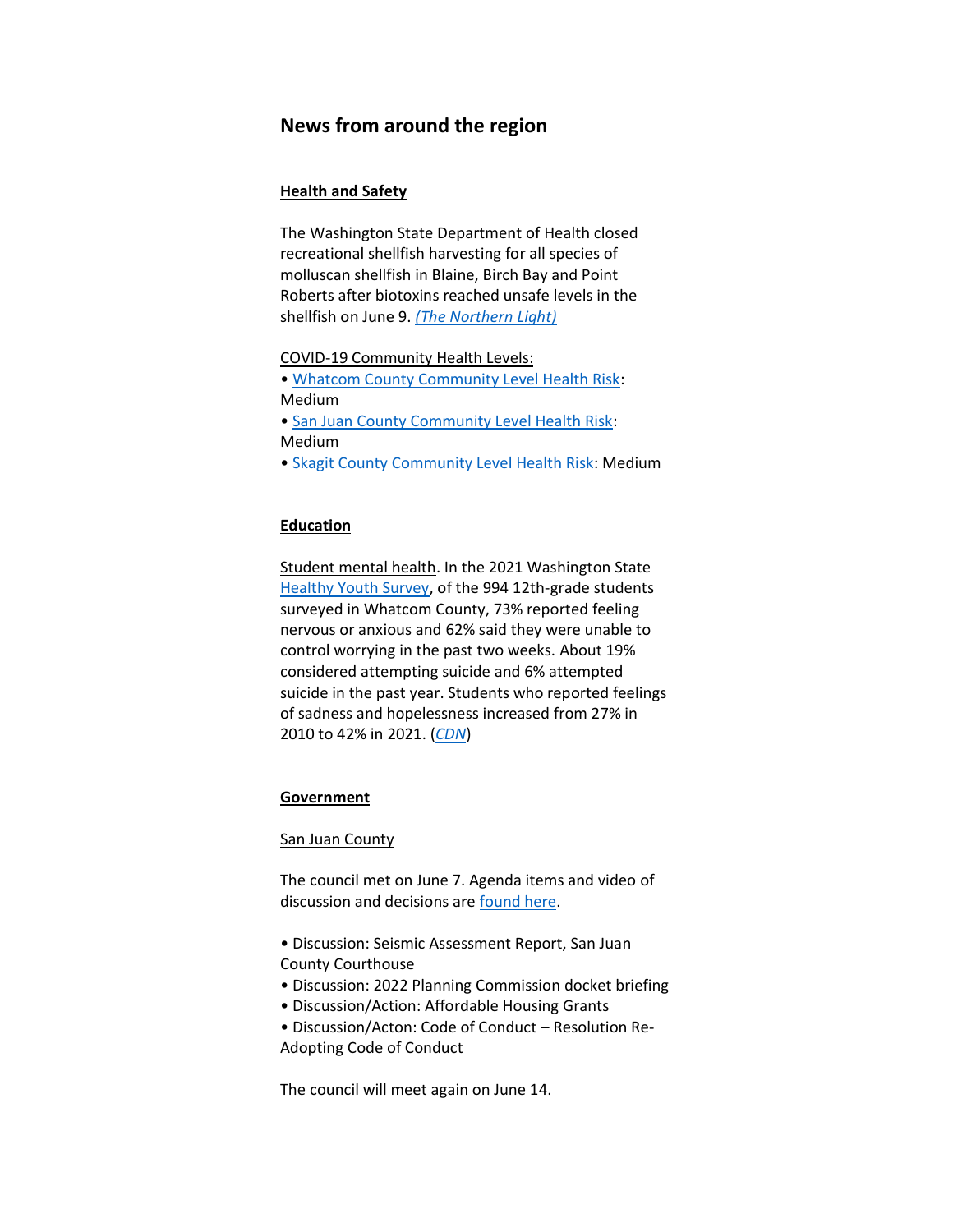#### City of Bellingham

The council met on June 6[. Agenda items](https://meetings.cob.org/Meetings/ViewMeeting?id=2698&doctype=3) included:

Mayor Seth Fleetwood introduced Rebecca Mertzig as the new Chief of the Bellingham Police Department.

Public Works and Natural Resources Committee: The council unanimously approve a resolution to approve the 2023-2028 Transportation Improvement Program (TIP)

#### Committee of the Whole:

The council discussed the Climate Action Fund and scheduled a public hearing on the resolution on June 27. See: "Bellingham council revises climate action fund draft" *[\(CDN\)](https://www.cascadiadaily.com/news/2022/jun/07/bellingham-council-revises-climate-action-fund-draft/)* And: "This new Bellingham office will address climate change" (*[Bellingham Herald/paywall](https://www.bellinghamherald.com/news/local/article262223182.html)*) And: "City Council members express hesitation with this proposed climate tax ballot measure" ([Bellingham](https://www.bellinghamherald.com/news/politics-government/article262223137.html)  [Herald/paywall\)](https://www.bellinghamherald.com/news/politics-government/article262223137.html)

The council unanimously approved an ordinance extending a shelter protection area to the outer edges of H Street, Clinton Street, C Street and Roeder Avenue adjacent to a proposed interim housing facility located at 910 West Holly Street. See also: "Bellingham council approves expanded shelter protection zone" *[\(CDN\)](https://www.cascadiadaily.com/news/2022/jun/07/bellingham-council-approves-expanded-shelter-protection-zone/)*

The council will meet again on June 27.

#### Whatcom County

The council met on June 7[. Agenda items](https://whatcom.legistar.com/View.ashx?M=E2&ID=899909&GUID=872C0FF3-E9BE-428C-B922-ED75321BDDFD) included:

#### Public hearing:

The council approved (6-1-1, Elenbaas opposed, Byrd abstaining) an ordinance providing for the submission of a proposition to the qualified electors of Whatcom County authorizing the County to lift the limit on regular property taxes under Chapter 84.55 RCW for the purpose of funding for childcare, early learning programs and increased support for vulnerable children[. Ordinance.](https://whatcom.legistar.com/View.ashx?M=F&ID=10918708&GUID=58AD7E23-683F-4145-8535-D7D14FDD0F5B)

Withdrawn. Request authorization for the County Executive to enter into a contract between Whatcom County and Pyramid Communications for public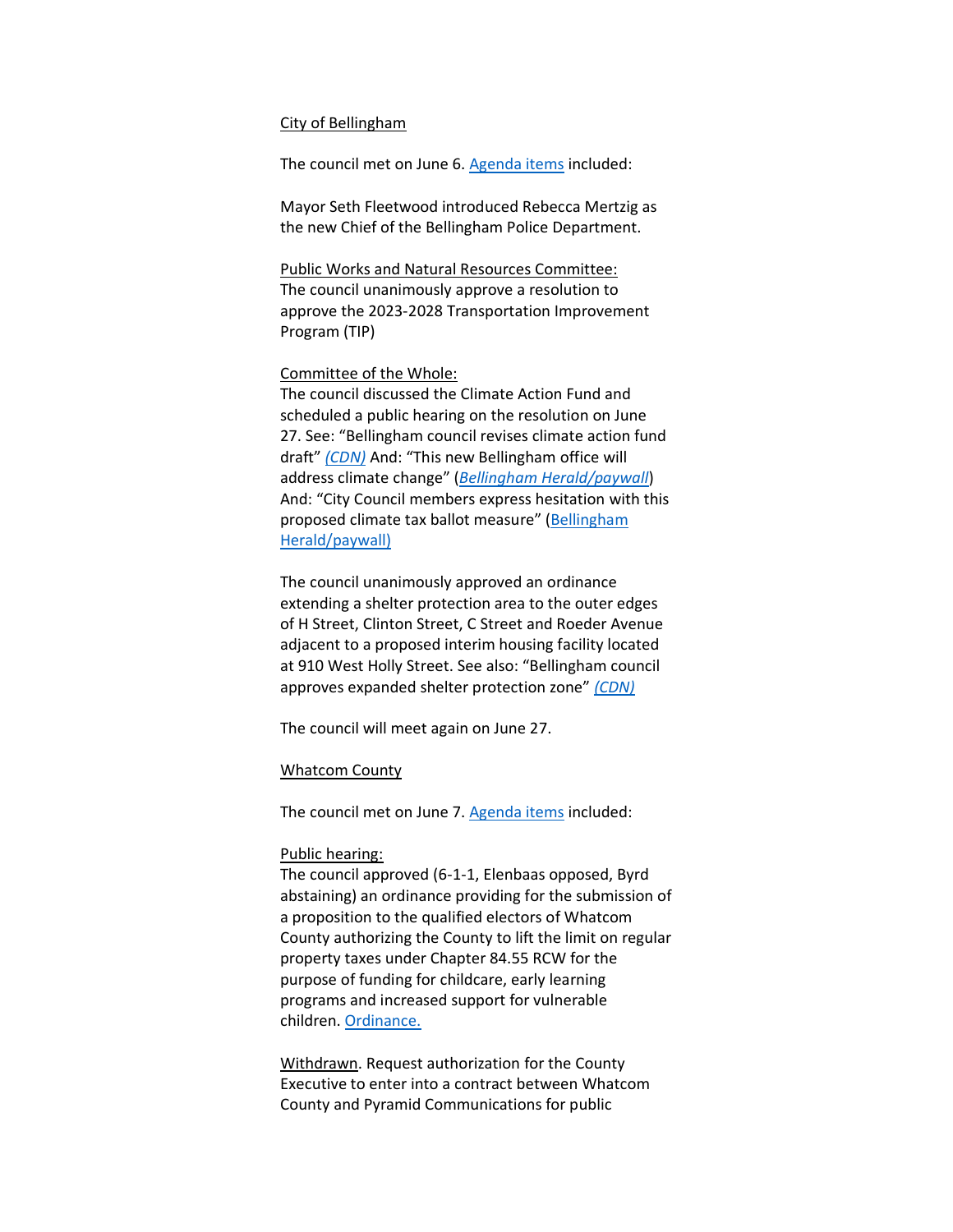communications for the Incarceration Prevention and Reduction Task Force in the amount of \$88,800.

The council will meet again on June 21.

#### Port of Bellingham

The commission met on June 7. [Agenda items](https://www.portofbellingham.com/AgendaCenter/ViewFile/Agenda/_06072022-516) included:

The commission unanimously approved without discussion all items on its consent agenda.

The commission unanimously approved with discussion [video  $@3:35$ ] a motion authorizing the Executive Director to execute a Personal Services Agreement with FLO Analytics to conduct an expansion of the I-5 corridor [infrastructure and utility study](https://www.portofbellingham.com/DocumentCenter/View/11598/1) not to exceed \$49,675.

The commissioners will meet again on June 21.

# **For the people**

# Elections

The League of Women Voters of Bellingham-Whatcom County will conduct televise[d candidate forums](https://www.lwvbellinghamwhatcom.org/) in July and invites voters to submit issues/questions for [candidates.](https://docs.google.com/forms/d/e/1FAIpQLSfe6ns3gekVyS15g7jqHhH7FicgBP3MmiXZ43DNvS3opubZiA/viewform)

#### July 7

6:00 – 6:45 pm U.S. Congress Representative District 2 Program co-sponsored by LWV Bellingham Whatcom, LWV Skagit County, LWV Snohomish County, and LWV Whidbey Island

July 13 5:00 – 5:35 pm 42nd District Representative 1 6:15 – 6:45 pm 42nd District Representative 2

July 14 5:00 – 5:35 pm Whatcom District Court Judge 6:15 – 6:35 pm 42nd District State Senator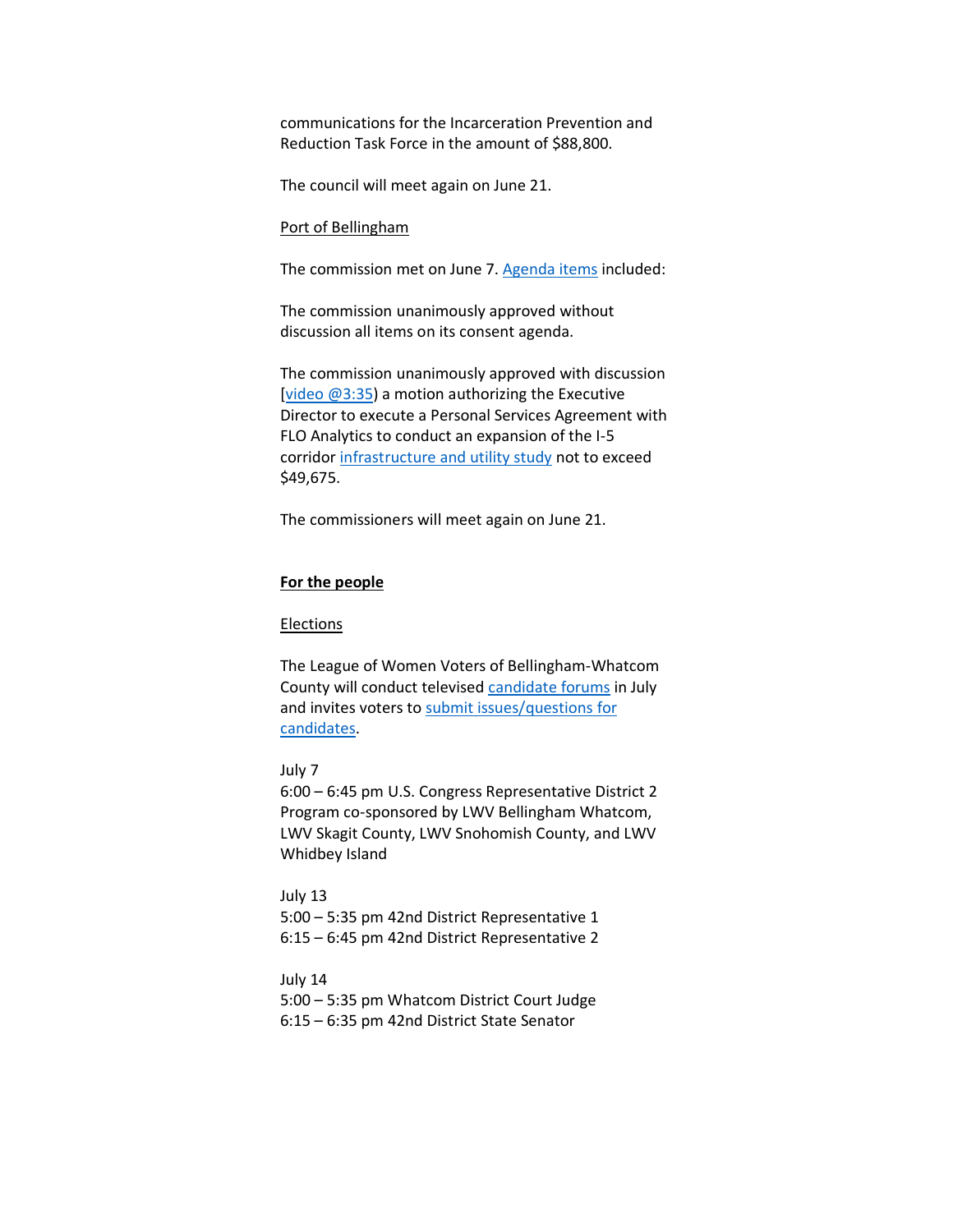#### **Nature**

Dr. Michael Weiss has been named the new Research Director of the Center for Whale Research on San Juan Island. [\(Center for Whale Research/](https://www.sanjuanjournal.com/life/dr-michael-weiss-named-new-cwr-research-director/)*San Juan Journal*)

Pressentin Park in Marblemount will be reopened by the Skagit County Parks and Recreation after years of work by the Skagit Fisheries Enhancement Group to restore a historic side channel through the park which maximizes salmon habitat while providing for recreational opportunities. *[\(Skagit Valley](https://www.goskagit.com/news/environment/pressentin-park-ribbon-cutting-set-for-friday/article_580e2175-6328-5573-b18f-bc6415ccec05.html)  [Herald/paywall\)](https://www.goskagit.com/news/environment/pressentin-park-ribbon-cutting-set-for-friday/article_580e2175-6328-5573-b18f-bc6415ccec05.html)*

The lower part of Bellingham's Little Squalicum Park will be closed through December 2022 for the construction of an estuary and beach restoration project that will restore 4.85 total acres of "essential" coastal habitat that has been lost to development. (*[The Front\)](https://www.westernfrontonline.com/article/2022/06/restoration-of-a-downtown-coastal-habitat-starts-this-june)*

Forest Initiative. The Bellingham City Council approved contributing \$1.5 million towards purchase of 550 acres of forestland for the planned 5,500-acre Stewart Mountain Community Forest Initiative. (*[CDN\)](https://www.cascadiadaily.com/news/2022/jun/08/county-council-OKs-15-million-55-acre-land-purchase/)*

# **Business**

Revenue. The Washington State Department of Revenue reports retail sales of goods like furniture, clothing and cars in Whatcom County totaled \$2.6 billion in 2021, a 15% increase over 2020. Bellingham had \$1.8 billion in sales, Lynden and Ferndale \$146 million and \$141 million respectively. (*[KGMI\)](https://kgmi.com/news/007700-retail-sales-in-whatcom-county-surged-in-2021/)*

#### **Commentary**

"Pink slime." *Washington* Post media columnist Margaret Sullivan explains why you should ask more questions before posting that enraging story on social media (*[Washington Post\)](https://www.washingtonpost.com/media/2022/06/05/pink-slime-west-cook-news-school-race-grading/)*

### **Community**

Nooksack Tribe. The Washington State Supreme Court has temporarily halted evictions by the Nooksack Tribe.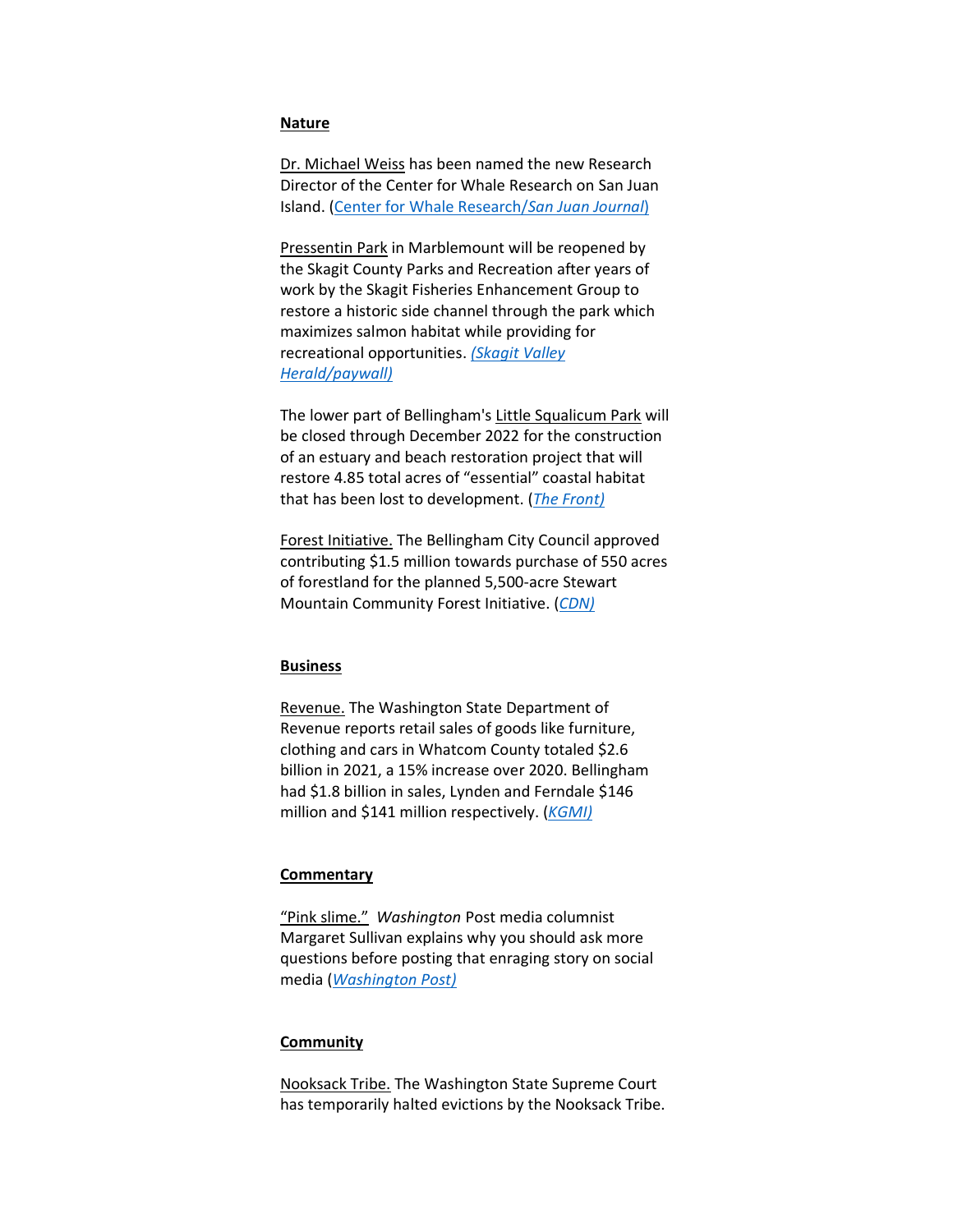The Nooksack had already started issuing eviction notices to people it says were mistakenly enrolled in the tribe. The residents threatened with eviction appealed all the way up to the state Supreme Court. After discussing the matter Tuesday, a panel of justices ruled that the tribe must pause the evictions immediately. Next week, the court will consider whether it will take up the case. (*[KNKX\)](https://www.knkx.org/social-justice/2022-06-07/a-decadelong-battle-over-nooksack-tribal-housing-reaches-washington-state-supreme-court)*

Centennial. The Washington State University Skagit County Extension is celebrating its 100th anniversary using science from WSU to help farmers. (*[Skagit Valley](https://www.goskagit.com/growskagit/skagit-county-extension-celebrates-100-years/article_f45da492-4734-551d-bf6c-62cc4f189d73.html)  [Herald/paywall\)](https://www.goskagit.com/growskagit/skagit-county-extension-celebrates-100-years/article_f45da492-4734-551d-bf6c-62cc4f189d73.html)*

Gathering Place. Blaine resident Joe Zaccaria founded The Gathering Place to help Blaine and north Whatcom County residents connect with various social services. *[\(The Northern Light\)](https://www.thenorthernlight.com/stories/the-gathering-place-offers-social-services-to-blaine,20209?)*

North Star. Skagit County last month launched the North Star Project, which aims to address homelessness and behavioral health by encouraging collaboration between multiple levels of government. (*[CDN\)](https://www.cascadiadaily.com/news/2022/jun/04/skagit-county-launches-new-project-to-tackle-homelessness/)*

Gun. Dozens of Moms Demand Action members and supporters demonstrated last week despite heavy rain in Anacortes for common-sense gun legislation. (*[Anacortes American\)](https://www.goskagit.com/anacortes/news/moms-group-demonstrates-to-push-for-gun-legislation/article_31d140ea-e6ac-11ec-8bcb-37604d9cbd98.html)*

Docket items. Skagit County commissioners will decide June 14 which planning docket items such as saltwater intrusion on Guemes Island and fully contained communities will be analyzed in the coming year. (*[Skagit Valley Herald/paywall\)](https://www.goskagit.com/news/local_news/skagit-county-board-of-commissioners-hears-from-comp-plan-petitioners/article_e1f1608f-0579-57d0-a2be-e54a30f3fa93.html)*

Celebrating Juneteenth, a production of the Juneteenth Video Project, will be launched on June 13 and made available to K-12 schools in Whatcom County as well as to the community to deepen understanding of the celebratory holiday. [\(Connect Ferndale/Ferndale](https://www.whatcomtalk.com/2022/05/20/connect-ferndale-launches-juneteenth-video-project/)  [Community Services\)](https://www.whatcomtalk.com/2022/05/20/connect-ferndale-launches-juneteenth-video-project/)

### **Arts and Leisure**

"Alaska's Great Race" is film about Susan Butcher and her dog team at the 1985 Iditarod, the most demanding sled dog race of all, from Anchorage to Nome. Virtual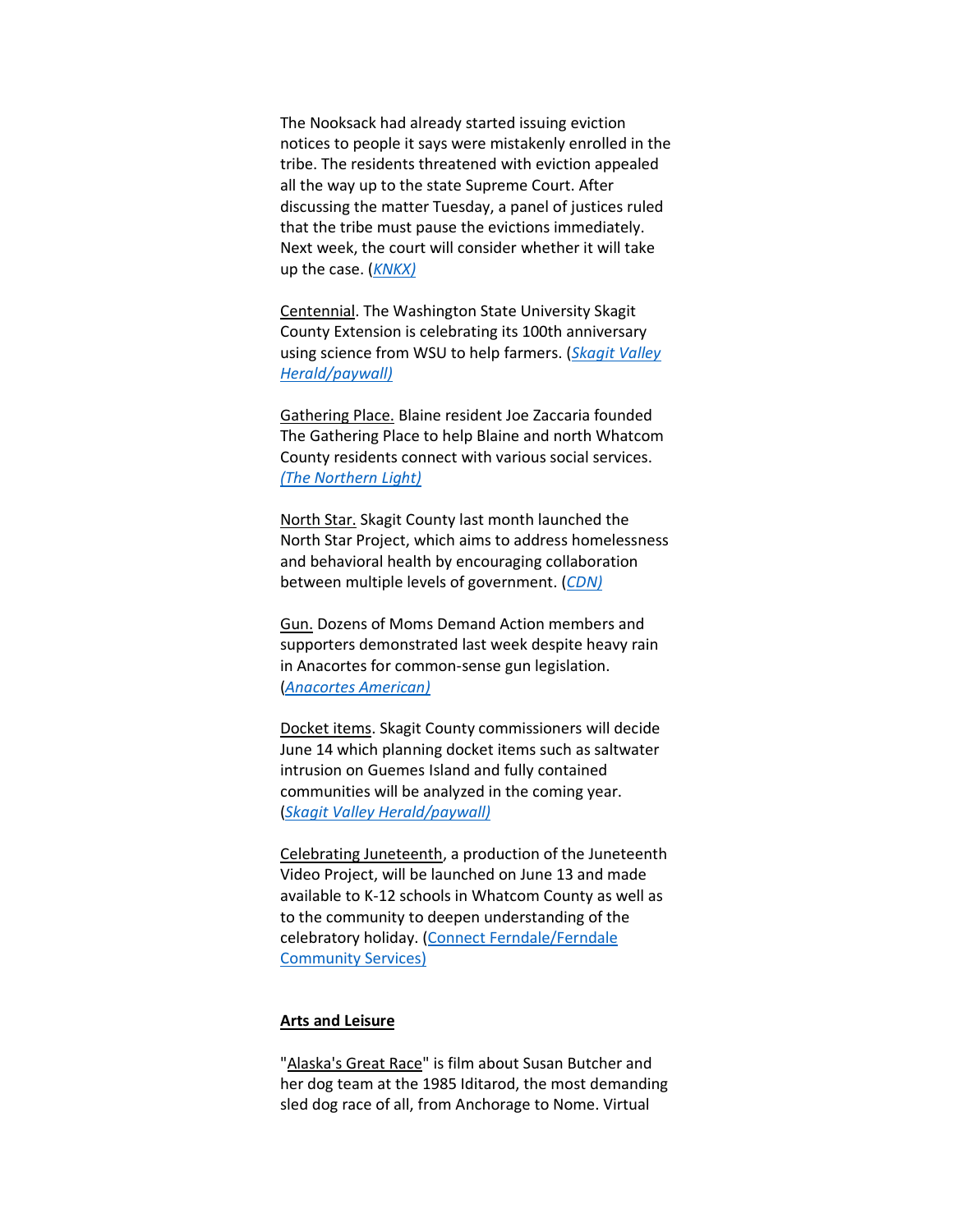showings begin June 3. (Friday Harbor Film Festival's Director's Choice[\) Tickets.](https://watch.eventive.org/fhff-director-series/play/62620054246773004c476887)

### **Jump in!**

March For Our Lives rally will take place on Saturday, June 11 at 2 p.m. at Bellingham City Hall. The event urges the House and Senate to act swiftly to pass robust national standards for gun regulations, background checks, high-capacity magazines, red flag laws, and other actions to stem the pandemic of gun violence in America. Organized by Julia Ban with assistance by [Indivisible Bellingham.](https://indivisiblebellingham.org/events/)

BIPOC gathering. Come explore and learn about the customs and culture of members of Black, Indigenous and People of Color (BIPOC) residents of Whatcom County at an event featuring music, dance, art, stories and food from our BIPOC citizens. June 12, 2-6 p.m., Bellingham Market Depot Square. [\(Racial](https://www.lwvbellinghamwhatcom.org/content.aspx?page_id=4002&club_id=209672&item_id=1715919&event_date_id=255)  [Equity/Healthy Democracy Committee of the League of](https://www.lwvbellinghamwhatcom.org/content.aspx?page_id=4002&club_id=209672&item_id=1715919&event_date_id=255)  [Women Voters, Bellingham & Whatcom County\)](https://www.lwvbellinghamwhatcom.org/content.aspx?page_id=4002&club_id=209672&item_id=1715919&event_date_id=255)

Whatcom County Library System's annual Summer Reading program for kids, teens and adults is underway at local public libraries. Pick up a Summer Reading card at Bellingham Public Library or Whatcom County Library System branches or download a card at the library systems' websites. (WCLS/*[Whatcom Talk\)](https://www.whatcomtalk.com/2022/06/07/libraries-kick-off-annual-summer-reading-program/)*

Lopez Library announces its summer programs and events. [Click here.](https://heyzine.com/flip-book/3c0ce416f4.html)

Washington State Ferries holds virtual community meetings to hear an update on WSF, ask questions, and learn about upcoming summer service, hiring challenges and successes, and continued COVID-19 response. June 14, 1 p.m.; June 15, 6 p.m. [\(WSF\)](https://wsdot.wa.gov/travel/washington-state-ferries/about-us/community-participation)

**Like this newsletter? Share it. And it's easy to subscribe by reply mail. Your email address will never be shared and you can unsubscribe at any time. — Mike Sato, Managing Editor**